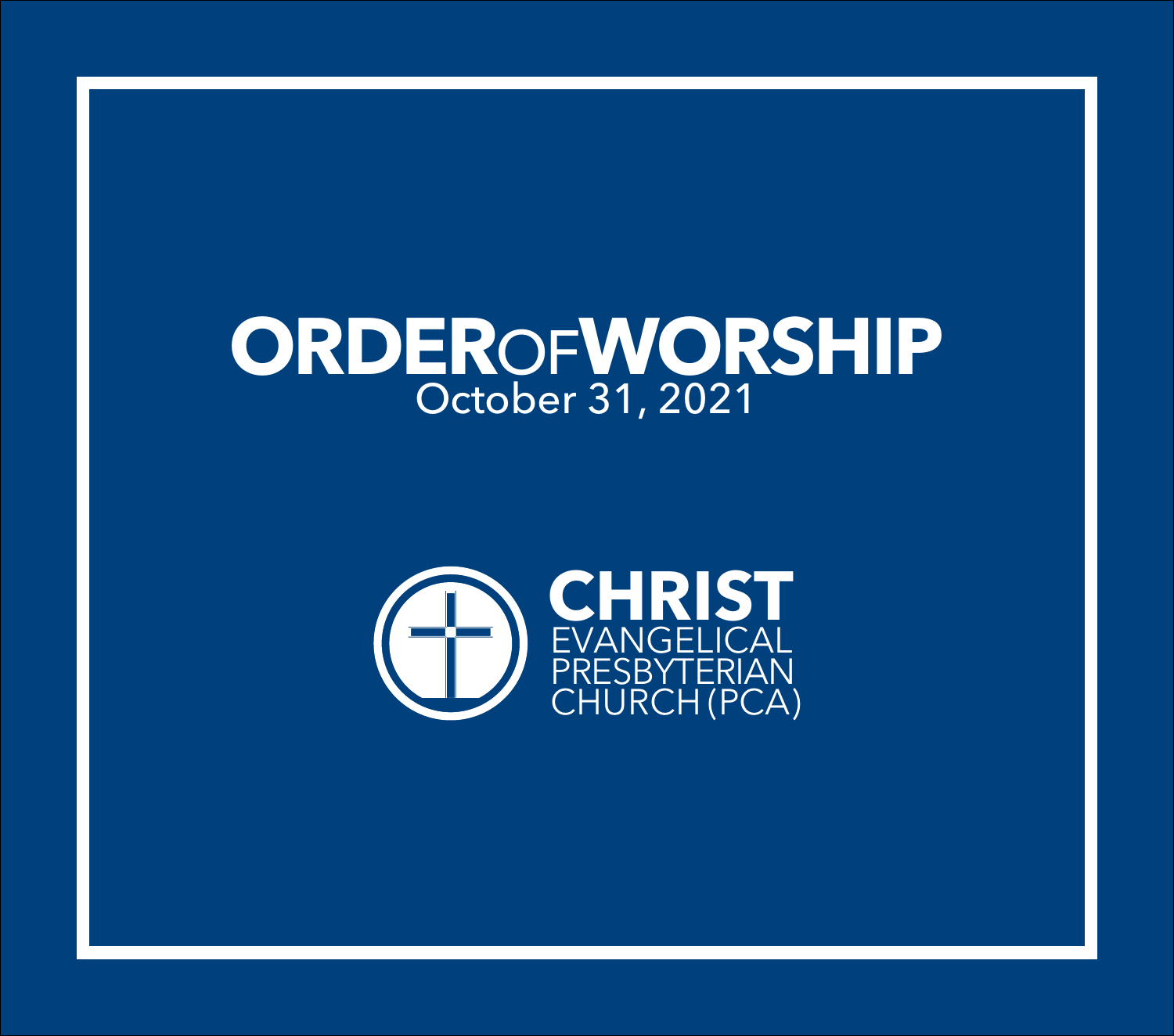## **ORDER OF WORSHIP** October 31, 2021

# **Prelude**

# **Welcome**

To all who are weary and need rest; To all who mourn and long for comfort; To all who feel worthless and wonder if God cares; To all who fail and desire strength; To all who sin and need a Savior; To all who hunger and thirst for righteousness; And to whoever will come–

This Church opens wide her doors and offers her welcome in the name of the Lord Jesus Christ.

## **Call to Worship Call to Worship Psalm 46:1-7, 10**

Minister: God is our refuge and strength, a very present help in trouble. Therefore we will not fear though the earth gives way, though the mountains be moved into the heart of the sea, though its waters roar and foam, though the mountains tremble at its swelling. There is a river whose streams make glad the city of God, the holy habitation of the Most High. God is in the midst of her; she shall not be moved; God will help her when morning dawns. The nations rage, the kingdoms totter; he utters his voice, the earth melts. The LORD of hosts is with us: the God of Jacob is our fortress. "Be still, and know that I am God. I will be exalted among the nations, I will be exalted in the earth!" Let us worship and exalt our God together!

# **Hymn of Praise A Mighty Fortress Is Our God**

A mighty fortress is our God A bulwark never failing Our helper he amid the flood Of mortal ills prevailing For still our ancient foe Doth seek to work us woe His craft and pow'r are great And armed with cruel hate On earth is not his equal

Did we in our own strength confide Our striving would be losing Were not the right man on our side The man of God's own choosing Dost ask who that may be Christ Jesus it is he Lord Sabaoth his name From age to age the same And he must win the battle

*continued*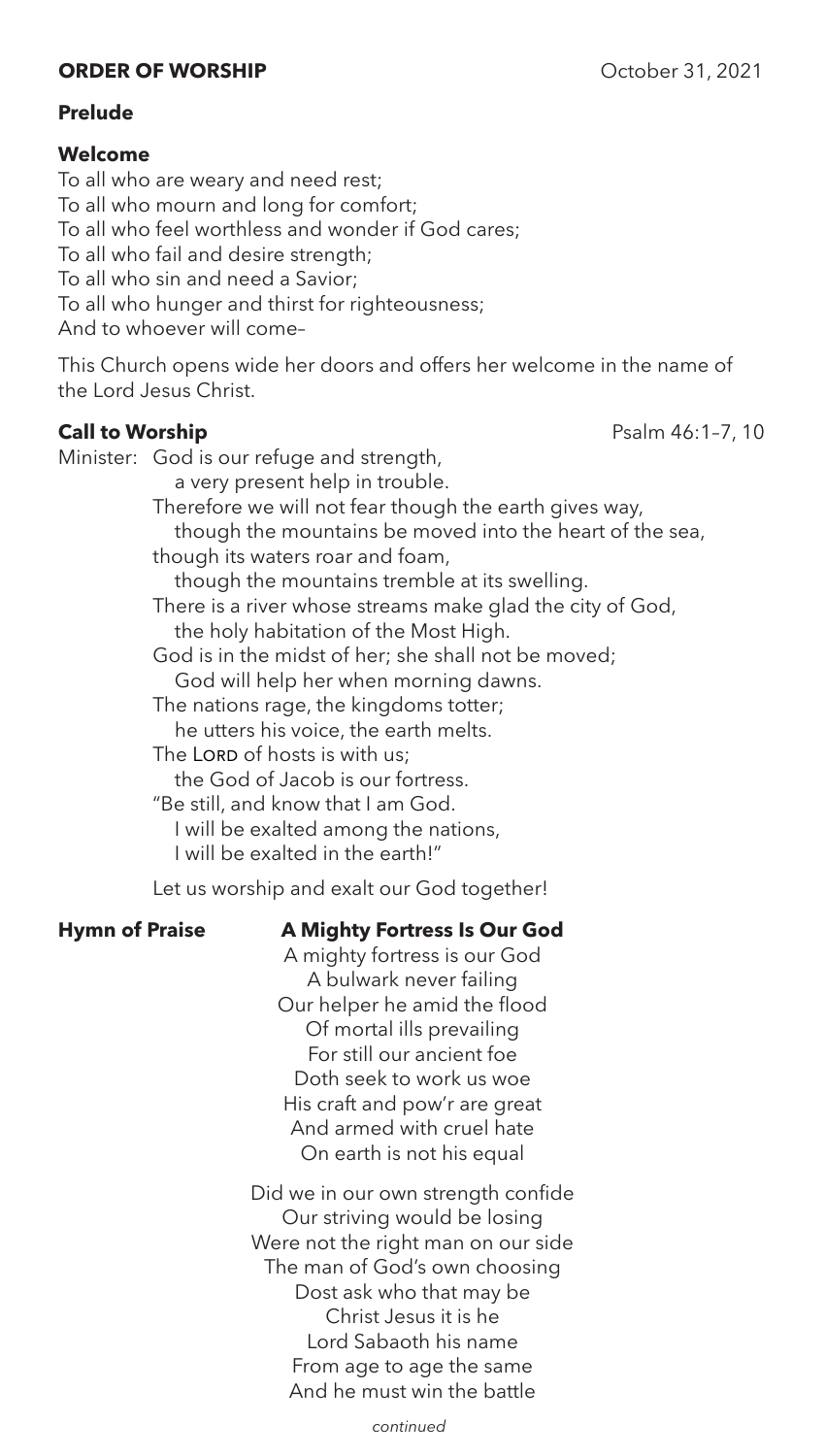And tho' this world with devils filled Should threaten to undo us We will not fear for God hath willed His truth to triumph through us The prince of darkness grim We tremble not for him His rage we can endure For lo his doom is sure One little word shall fell him

That word above all earthly pow'rs No thanks to them abideth The Spirit and the gifts are ours Thro' him who with us sideth Let goods and kindred go This mortal life also The body they may kill God's truth abideth still His kingdom is forever

## **Invocation**

#### **The Lord's Prayer**

Our Father, who art in heaven, hallowed be thy name. Thy kingdom come, thy will be done, on earth as it is in heaven. Give us this day our daily bread, and forgive us our debts, as we forgive our debtors. And lead us not into temptation, but deliver us from evil. For thine is the kingdom, and the power, and the glory forever. Amen.

#### **Gloria Patri**

Glory be to the Father And to the Son and to the Holy Ghost As it was in the beginning Is now and ever shall be World without end Amen Amen

#### **Affirmation of Faith** The Nicene Creed

Minister: Christians, what do we believe?

**All: We believe in one God, the Father Almighty, Maker of heaven and earth, of all things visible and invisible.**

> **And in one Lord Jesus Christ, the only begotten Son of God, begotten of his Father before all worlds, God of God, Light of Light, very God of very God, begotten, not made, being of one substance with the Father; by whom all things were made; who for us and for our salvation came down from heaven, and was incarnate by the Holy Spirit of the virgin Mary, and was made man; and was crucified also for us under Pontius Pilate; he suffered and was buried; and the third day he rose again according to the Scriptures, and ascended into heaven, and is seated at the right hand of the Father; and he shall come again, with glory, to judge both the living and the dead; whose kingdom shall have no end.**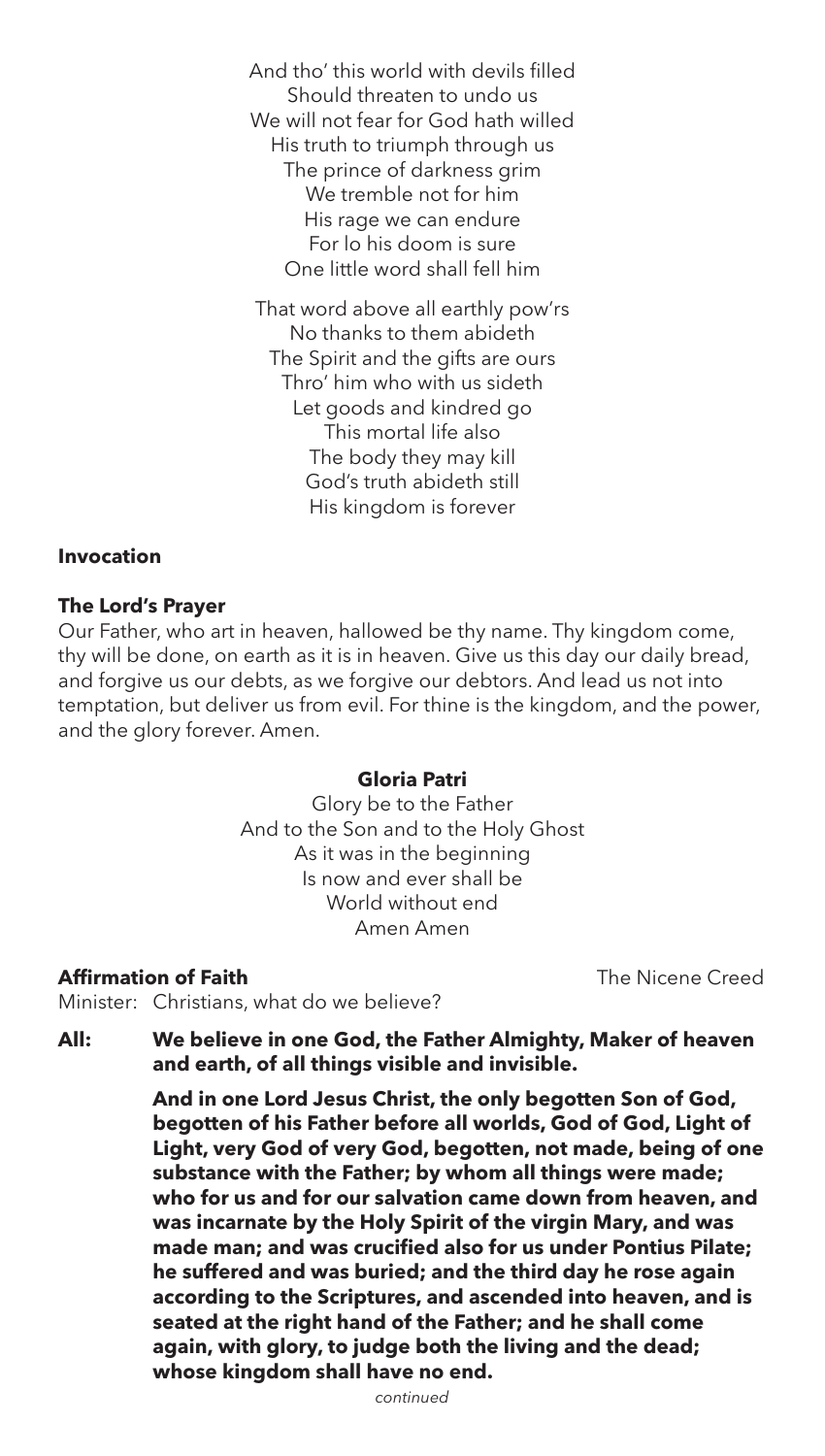**And we believe in the Holy Spirit, the Lord and Giver of life, who proceeds from the Father and the Son; who with the Father and the Son together is worshipped and glorified; who spoke by the prophets; and we believe in one holy catholic\* and apostolic church; we acknowledge one baptism for the remission of sins; and we look for the resurrection of the dead, and the life of the world to come. Amen.**

*\*The term catholic refers to the church universal, knowing no racial, economic, geographical, or language barriers.*

## **Immortal, Invisible**

Immortal invisible God only wise In light inaccessible hid from our eyes Most blessed most glorious The Ancient of Days Almighty victorious thy great name we praise

Unresting unhasting and silent as light Nor wanting nor wasting thou rulest in might Thy justice like mountains high soaring above Thy clouds which are fountains Of goodness and love

In all life thou givest to both great and small In all life thou livest the true life of all We blossom and flourish as leaves on the tree And wither and perish but Naught changeth thee

Thou reignest in glory thou dwellest in light Thine angels adore thee all veiling their sight All praise we would render O help us to see 'Tis only the splendor of light hideth thee

**Call to Confession** Exodus 20:14; Westminster Larger Catechism Q/A 137–138; Heidelberg Catechism Q/A 109

Minister: What is the seventh commandment?

#### **People: The seventh commandment is: You shall not commit adultery.**

Minister: What does the seventh commandment require?

**People: The seventh commandment requires us to be sexually pure in body, mind, inclinations, words and actions, and to maintain that purity in ourselves and others. We are to monitor what we look at as well as what we experience with our other senses; and we are to live temperately, keeping pure company and dressing modestly. Those who cannot control their sexual desires should marry, loving and living together with their spouses. We should also work hard at whatever we are called to do, avoiding all opportunities for indecency, and resisting any temptation to say, think, or do anything indecent or obscene.**

Minister: Does God, in this commandment, forbid only such scandalous sins as adultery?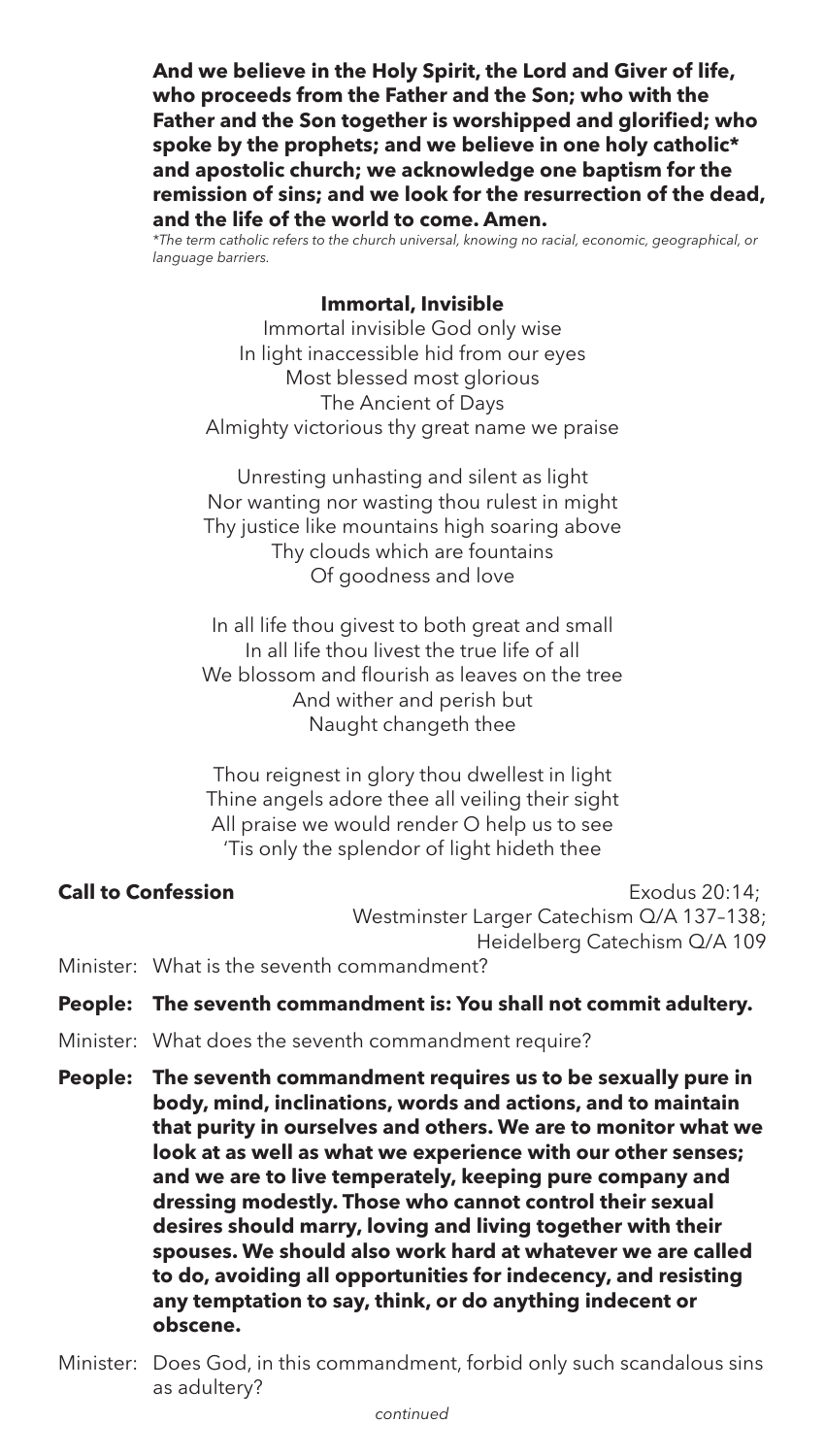**People: We are temples of the Holy Spirit, body and soul, and God wants both to be kept clean and holy. That is why he forbids everything which incites unchastity, whether it be actions, looks, talk, thoughts, or desires.**

# **Public Confession**

- Minister: Most merciful Father, we have sinned against you and are guilty before you. Forgive us the sins of our tongues:
- **All: For deception and untruthfulness in our dealings with others; for resentment, impatience, and tempers out of control.**
- Minister: Forgive us for the sins of our eyes:
- **All: For impurity in our glances and imagination, for pining after more beauty, comfort, status, and wealth than you have already given us.**
- Minister: Forgive us the sins of our hearts:
- **All: For hard-heartedness toward you and our neighbors; for pride, self-absorption, self-pity and, above all, for rebelling against your Lordship and doubting your love. Holy Father, kill our envy, remove our pride, and melt our hearts. Give grace to be holy, kind, gentle, and pure, to live for you and not for ourselves, being transformed into your likeness.**

# **Silent Confession**

#### **Assurance of Pardon and Comfort Integral Island 1:18**

Minister: Come now, let us reason together, says the LORD: though your sins are like scarlet, they shall be as white as snow; though they are red like crimson, they shall become like wool.

> Hear and receive the good news of the gospel: in Jesus Christ, we are forgiven.

# **People: Thanks be to God!**

#### **His Mercy Is More**

What love could remember No wrongs we have done Omniscient all knowing he Counts not their sum Thrown into a sea without bottom or shore Our sins they are many his mercy is more

#### *Chorus*

*Praise the Lord his mercy is more Stronger than darkness new every morn Our sins they are many his mercy is more*

What patience would wait As we constantly roam What Father so tender is calling us home He welcomes the weakest the vilest the poor Our sins they are many his mercy is more

> *Chorus continued*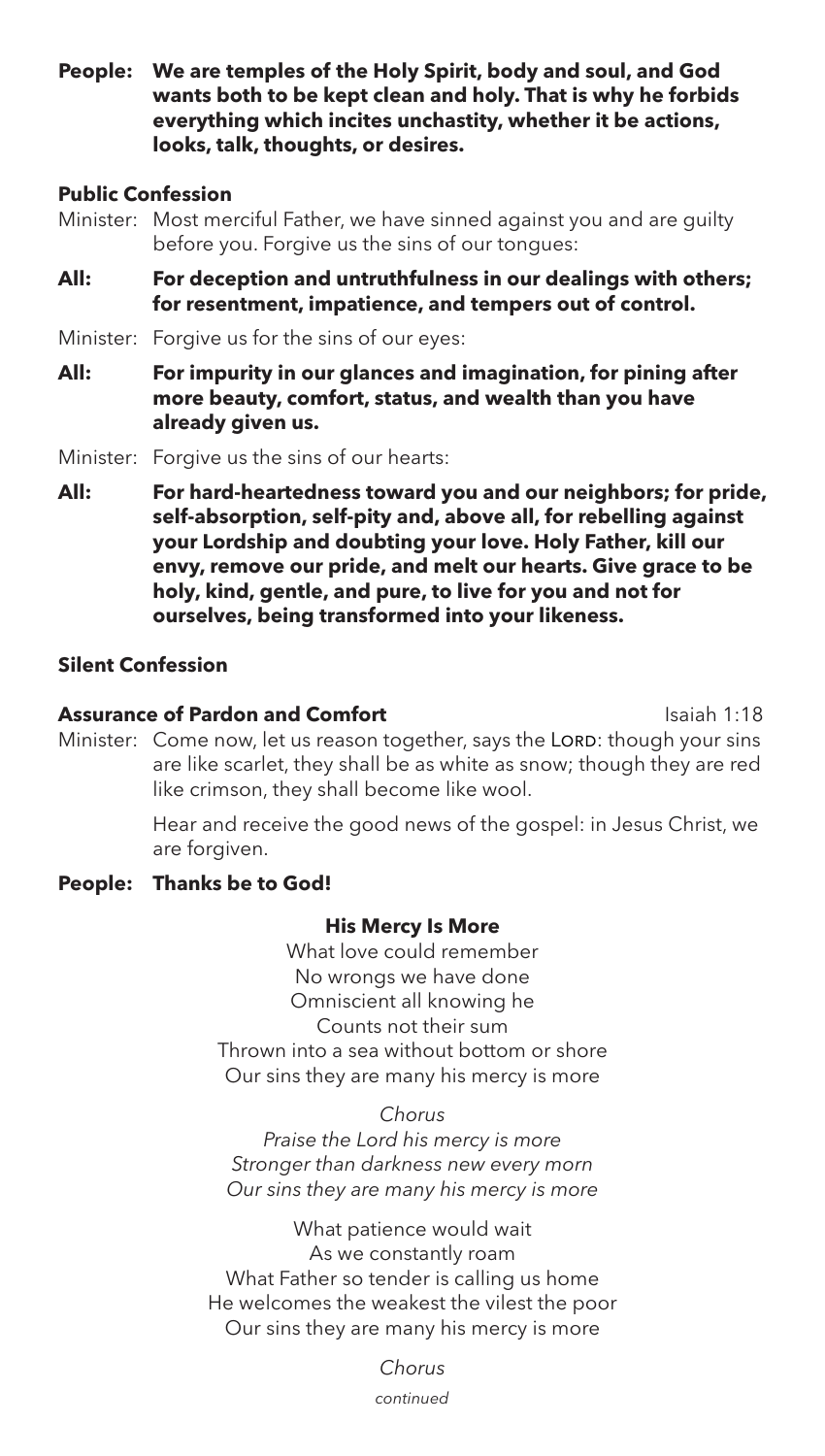What riches of kindness he lavished on us His blood was the payment His life was the cost We stood 'neath a debt we could never afford Our sins they are many his mercy is more

*Chorus*

*Praise the Lord his mercy is more Stronger than darkness new every morn Our sins they are many his mercy is more*

#### *Chorus*

Our sins they are many his mercy is more

**Pastoral Prayer**

#### **Tithes And Offerings**

#### **The Doxology**

Praise God from whom all blessings flow Praise him all creatures here below Praise him above ye heavenly host Praise Father Son and Holy Ghost Amen

#### **Prayer Of Dedication**

**Sermon** 

#### **"Breathed Out and Profitable"**

*2 Timothy 3:16–17* Rev. Richard Harris

#### **Closing Song**

#### **In Christ Alone**

In Christ alone my hope is found He is my light my strength my song This Cornerstone this solid Ground Firm through the fiercest drought and storm What heights of love what depths of peace When fears are stilled when strivings cease My Comforter my All in all Here in the love of Christ I stand In Christ alone who took on flesh Fullness of God in helpless Babe This gift of love and righteousness Scorned by the ones he came to save

> 'Til on that cross as Jesus died The wrath of God was satisfied For every sin on him was laid Here in the death of Christ I live